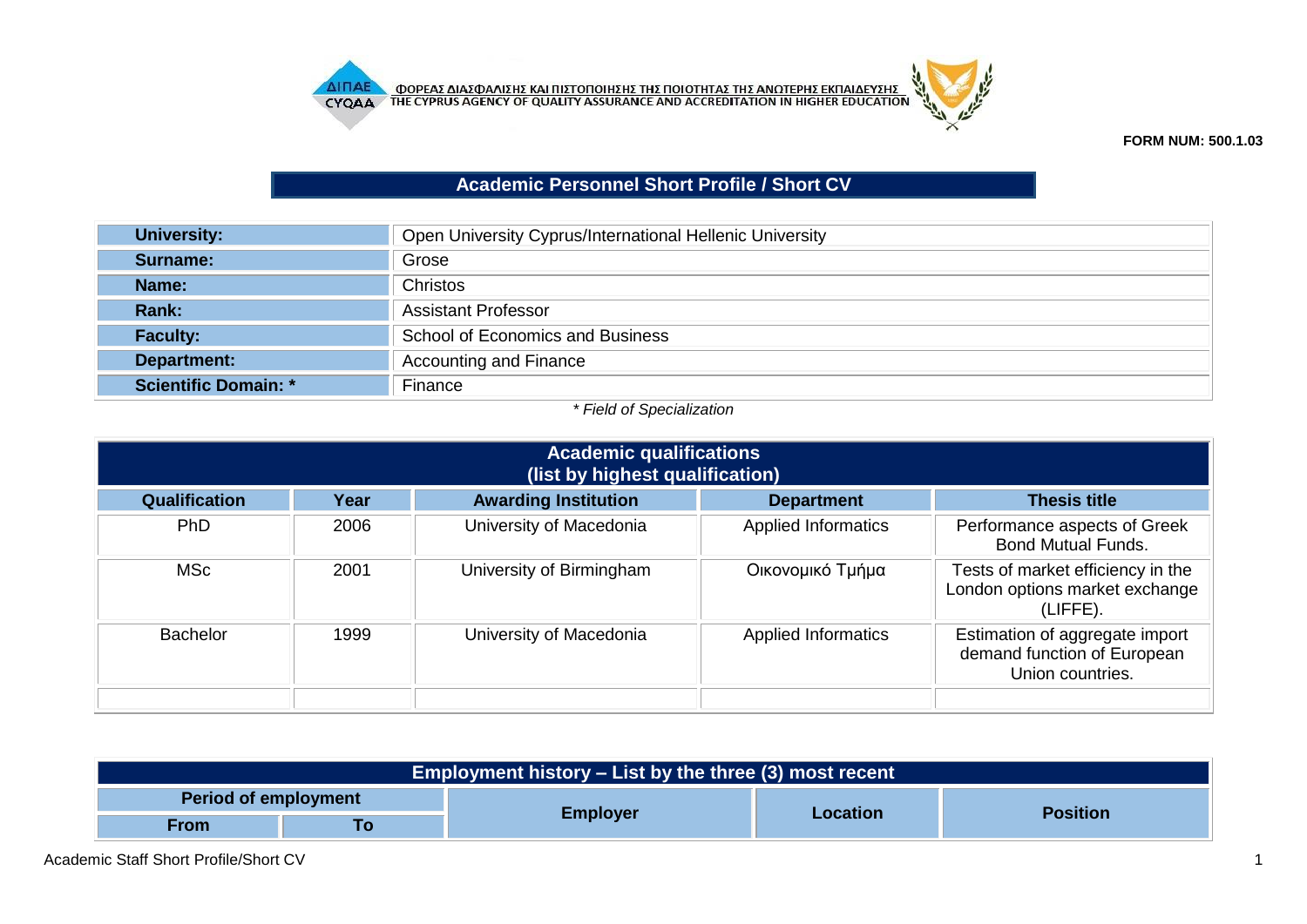| 01/10/2014 | todav      | Open University Cyprus                   | <b>Distance</b> | Instructor                                              |
|------------|------------|------------------------------------------|-----------------|---------------------------------------------------------|
| 01/10/2010 | today      | <b>International Hellenic University</b> | Thessaloniki    | Academic Associate and<br>currently Assistant Professor |
| 01/02/2003 | 30/09/2010 | Private and public companies             | Thessaloniki    | Employee                                                |

|                       | Key refereed journal papers, monographs, books, conference publications etc. List the five (5) more recent and other five<br>(5) selected - (max total 10) |                                                                                                                                                            |                              |                                                                                                        |                                |                  |  |
|-----------------------|------------------------------------------------------------------------------------------------------------------------------------------------------------|------------------------------------------------------------------------------------------------------------------------------------------------------------|------------------------------|--------------------------------------------------------------------------------------------------------|--------------------------------|------------------|--|
| Ref.<br><b>Number</b> | Year                                                                                                                                                       | <b>Title</b>                                                                                                                                               | <b>Other authors</b>         | <b>Journal and</b><br><b>Publisher /</b><br><b>Conference</b>                                          | Vol.                           | <b>Pages</b>     |  |
| 1                     | 2019                                                                                                                                                       | "Valuation effects of tax-free<br>versus taxed cash<br>distributions"                                                                                      | A. Dasilas                   | <b>International Review</b><br>of Financial Analysis,<br>(ABS 3)                                       | Volum<br>e 63,<br>2019         | pp. 307-<br>321  |  |
| 2                     | 2018                                                                                                                                                       | "The wealth effects of public-<br>to-private LBOs: Evidence<br>from Europe"                                                                                | A. Dasilas                   | <b>International Review</b><br>of Financial Analysis,<br>(ABS 3)                                       | Volum<br>e 58                  | pp. 179-<br>194  |  |
| 3                     | 2017                                                                                                                                                       | "Investigating the Valuation<br><b>Effects of Reverse Takeovers:</b><br><b>Evidence from Europe"</b>                                                       | Dasilas, A., and M. Talias   | Review of<br><b>Quantitative Finance</b><br>and Accounting (ABS<br>3)                                  | Volum<br>e 49,<br>2017         | pp. 973-<br>1004 |  |
| $\overline{4}$        | 2014                                                                                                                                                       | "Performance persistence in<br>fixed interest funds: with an<br>eye on the post-debt crisis<br>period"                                                     | Dasilas, A. and C. Alexakis  | Journal of<br>International<br><b>Financial Markets,</b><br><b>Institutions &amp; Money</b><br>(ABS 3) | Volum<br>e 33C,<br>2014        | pp. 155-<br>182  |  |
| 5                     | 2013                                                                                                                                                       | "Asymmetric dynamic<br>relations between stock prices<br>and mutual fund units in<br>Japan. An application of<br><b>Hidden Cointegration</b><br>Technique" | Alexakis, C., Dasilas, A.    | <b>International Review</b><br>of Financial Analysis,<br>(ABS 3)                                       | Volum<br>e 28,<br>2013         | pp. 1-8          |  |
| 6                     | 2017                                                                                                                                                       | "Wealth effects of delistings<br>announcements in Europe".                                                                                                 | Dasilas, A., and T. Spyridis | Investment<br>Management and<br>Financial<br>Innovations, (ABS 2,<br>ABS 2015)                         | Volum<br>e 14,<br><b>Issue</b> | pp. 67-79        |  |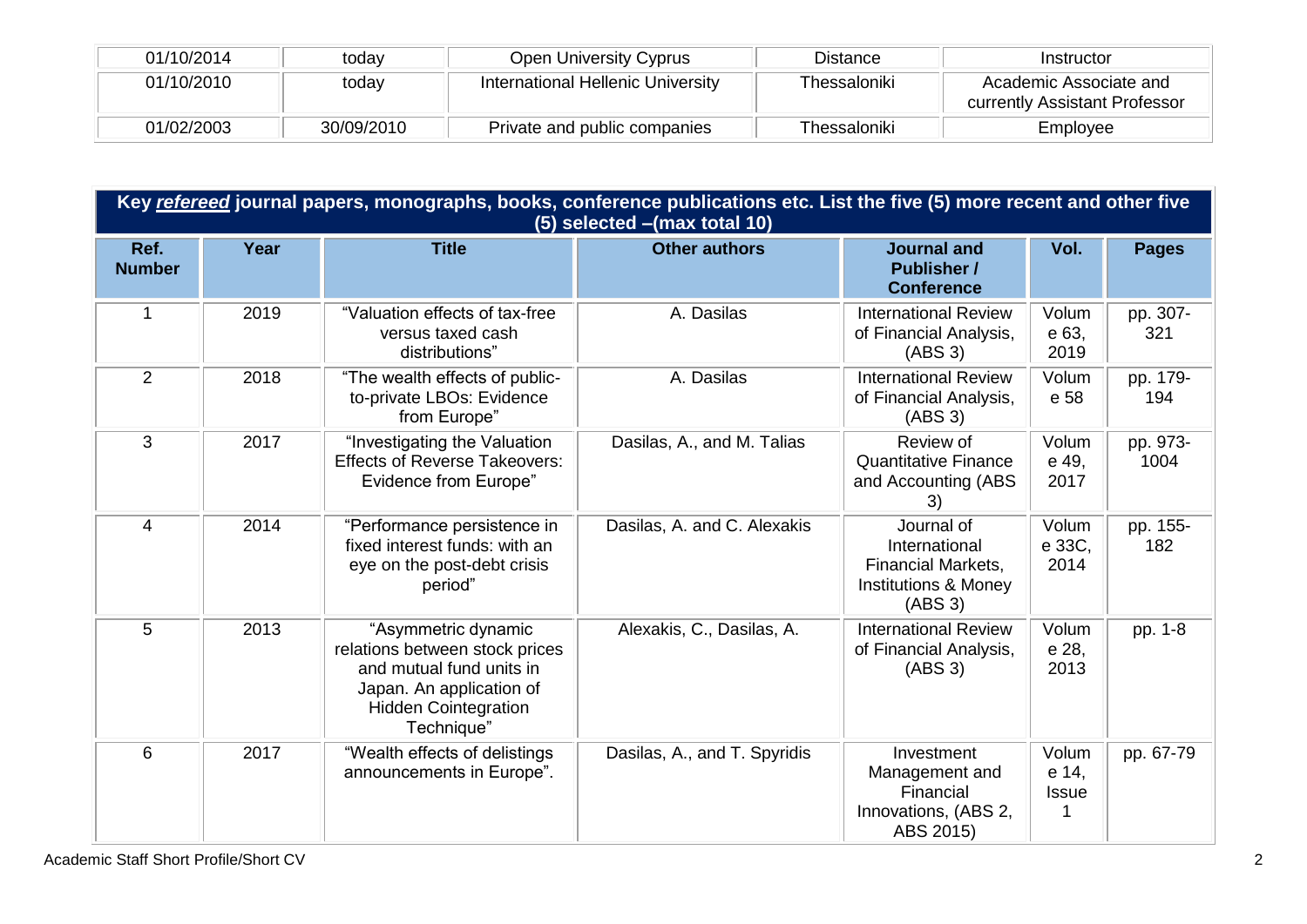|    | 2013 | "Diversification Opportunities<br>through Fixed Income<br>Managed Funds in Eastern<br>Europe"                                |                                                | Journal of Emerging<br>Market Finance,<br>(ABS <sub>2</sub> ) | Volum<br>e 12(1)   | pp. 1-29        |
|----|------|------------------------------------------------------------------------------------------------------------------------------|------------------------------------------------|---------------------------------------------------------------|--------------------|-----------------|
| 8  | 2004 | "Selecting Value-at-Risk<br>methods according to their<br>hidden characteristics"                                            | Kalyvas, L., Siriopoulos, C.,<br>Dritsakis, N. | Operational<br>Research,) (ABS 1,<br>2015                     | Volum<br>$e\ 4(2)$ | pp. 167-<br>190 |
| 9  | 2003 | "Hedging strategies using<br>LIFFE listed equity options",                                                                   | Dritsakis N.                                   | Managerial Finance,<br>2003, (ABS 1)                          | Vol.<br>29(11)     | pp. 17-34       |
| 10 | 2020 | "Market Risk Assessment:<br>Evidence from Packaged<br>Retail and Insurance based<br><b>Investment Products</b><br>(PRIIPs)", | Kokkoris A., Archontakis F.                    | Journal of Risk<br>Finance, (ABS 1)                           | Volum<br>e 21(2)   | pp. 111-<br>126 |

|                       | Exhibitions (where applicable). List the five (5) more recent and other five (5) selected.<br>(max total 10) |              |                              |                       |                           |  |
|-----------------------|--------------------------------------------------------------------------------------------------------------|--------------|------------------------------|-----------------------|---------------------------|--|
| Ref.<br><b>Number</b> | <b>Date</b>                                                                                                  | <b>Topic</b> | <b>International / Local</b> | Location <sup>*</sup> | <b>Role in Exhibition</b> |  |
|                       |                                                                                                              |              |                              |                       |                           |  |
| 2                     |                                                                                                              |              |                              |                       |                           |  |
| $\mathbf{3}$          |                                                                                                              |              |                              |                       |                           |  |
| 4                     |                                                                                                              |              |                              |                       |                           |  |
| 5                     |                                                                                                              |              |                              |                       |                           |  |
| 6                     |                                                                                                              |              |                              |                       |                           |  |
| 7                     |                                                                                                              |              |                              |                       |                           |  |
| 8                     |                                                                                                              |              |                              |                       |                           |  |
| 9                     |                                                                                                              |              |                              |                       |                           |  |
| 10                    |                                                                                                              |              |                              |                       |                           |  |

\**Specify venue, geographic location etc*

**Research Projects. List the five (5) more recent and other five (5) selected (max total 10)**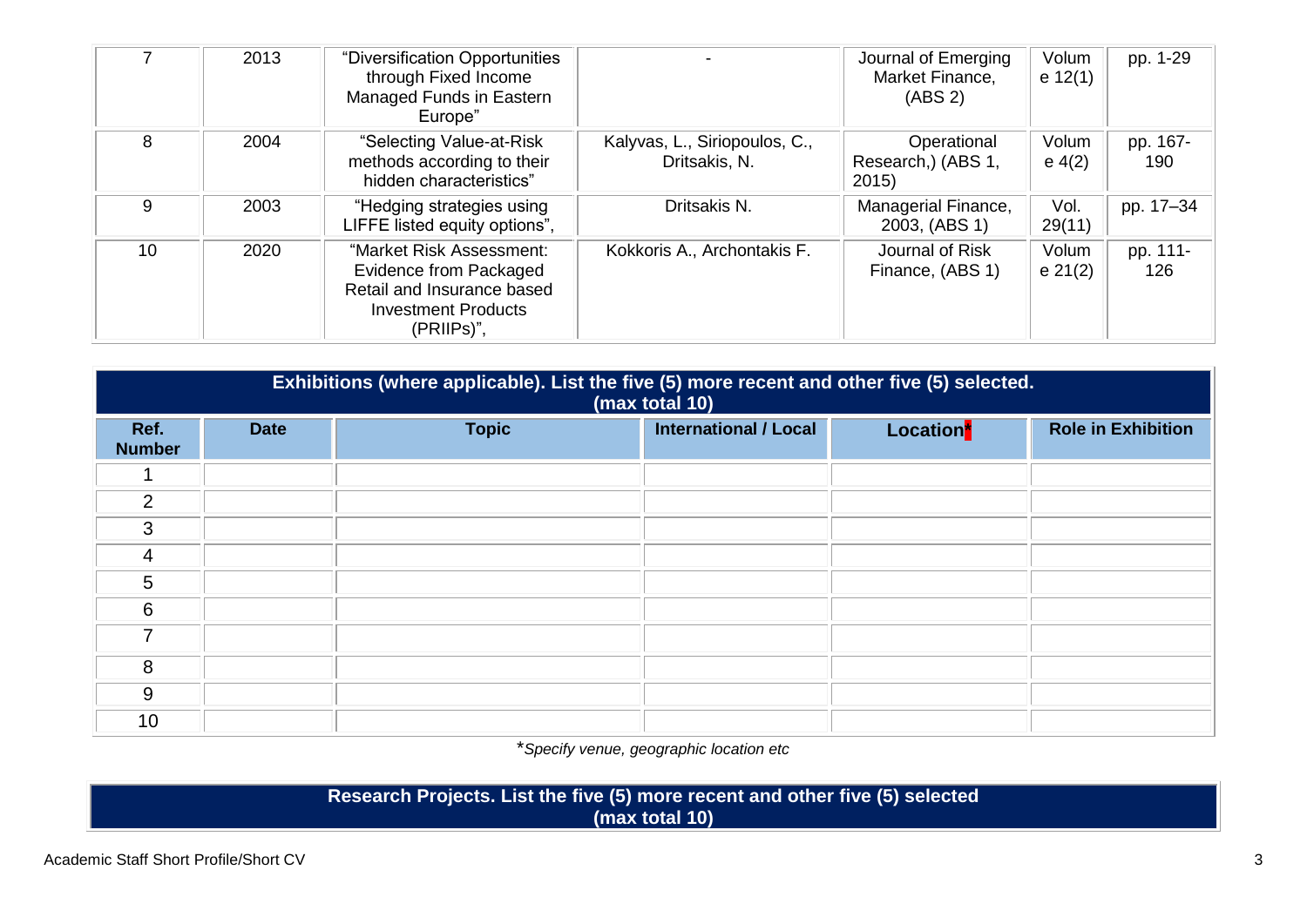| Ref.<br>Number | <b>Date</b> | <b>Title</b> | <b>Funded by</b> | <b>Project Role*</b> |
|----------------|-------------|--------------|------------------|----------------------|
|                |             |              |                  |                      |
| 2              |             |              |                  |                      |
| 3              |             |              |                  |                      |
| 4              |             |              |                  |                      |
| 5              |             |              |                  |                      |
| 6              |             |              |                  |                      |
| ⇁              |             |              |                  |                      |
| 8              |             |              |                  |                      |
| 9              |             |              |                  |                      |
| 10             |             |              |                  |                      |

*\*Project Role: i.e. Scientific/Project Coordinator, Research Team Member, Researcher, Assistant Researcher, other*

|                       | <b>Consulting Services and/or Participation in Councils / Boards/ Editorial Committees.</b><br>List the five (5) more recent |                                     |                                                       |                                        |  |  |
|-----------------------|------------------------------------------------------------------------------------------------------------------------------|-------------------------------------|-------------------------------------------------------|----------------------------------------|--|--|
| Ref.<br><b>Number</b> | <b>Period</b>                                                                                                                | Organization                        | <b>Title of Position or</b><br><b>Service</b>         | <b>Key Activities</b>                  |  |  |
|                       | 2014-2016                                                                                                                    | Public company                      | Independent<br>member of Board of<br><b>Directors</b> | Participation in the Body's activities |  |  |
| $\mathcal{D}$         | 2010-2019                                                                                                                    | Consulting for the public<br>sector | Consultant                                            | <b>Consulting services</b>             |  |  |
| 3                     |                                                                                                                              |                                     |                                                       |                                        |  |  |
| 4                     |                                                                                                                              |                                     |                                                       |                                        |  |  |
| 5                     |                                                                                                                              |                                     |                                                       |                                        |  |  |

**Awards / International Recognition (where applicable). List the five (5) more recent and other five (5) selected. (max total 10)**